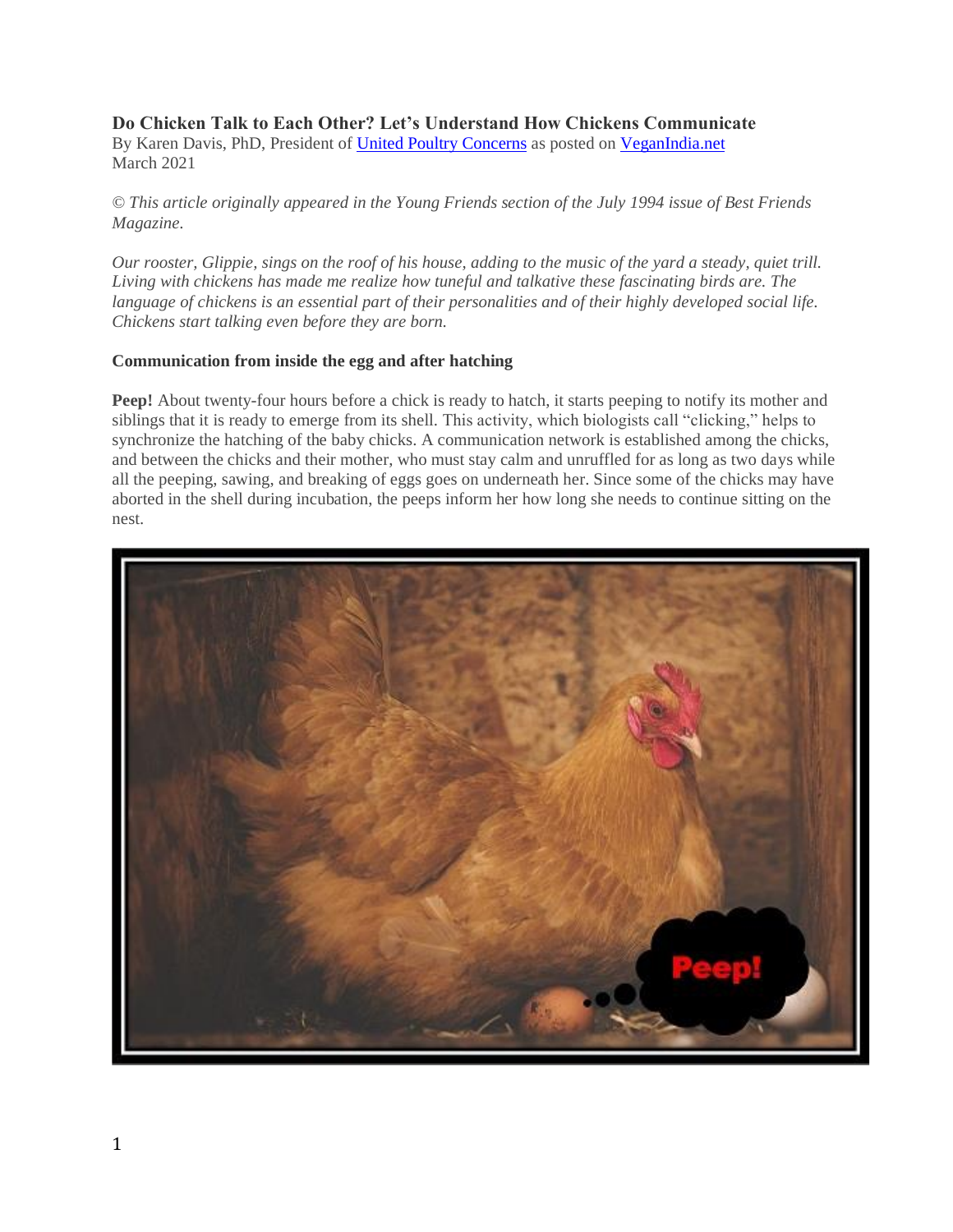

**Peeps and clucks.** As soon as all the eggs are hatched, the hungry mother and her brood go forth eagerly to eat, drink, scratch and explore. The chicks venture away from their mother, communicating back and forth all the while by peeps and clucks. The hen keeps track of her little ones by counting the peeps of each chick and noting the emotional tones of their voices. When a chick becomes separated from its mother, it gives a distress call, and the mother hen dashes out to find it and, if the chick is in danger, to deliver it-hopefully-from the hole in the ground, tangled foliage, or threatening predator.

#### **Chicken talk when hens and roosters coordinate**

**Nesting calls.** When a hen is ready to lay an egg, she gives a pre-laying, or nesting, call, inviting her mate to join her in finding a nest site.

Together, the hen and rooster find and create a nest by pulling and flinging around themselves twigs, feathers, hay, leaves and loose dirt, after they have scraped a depression with their beaks and feet. But first comes the search.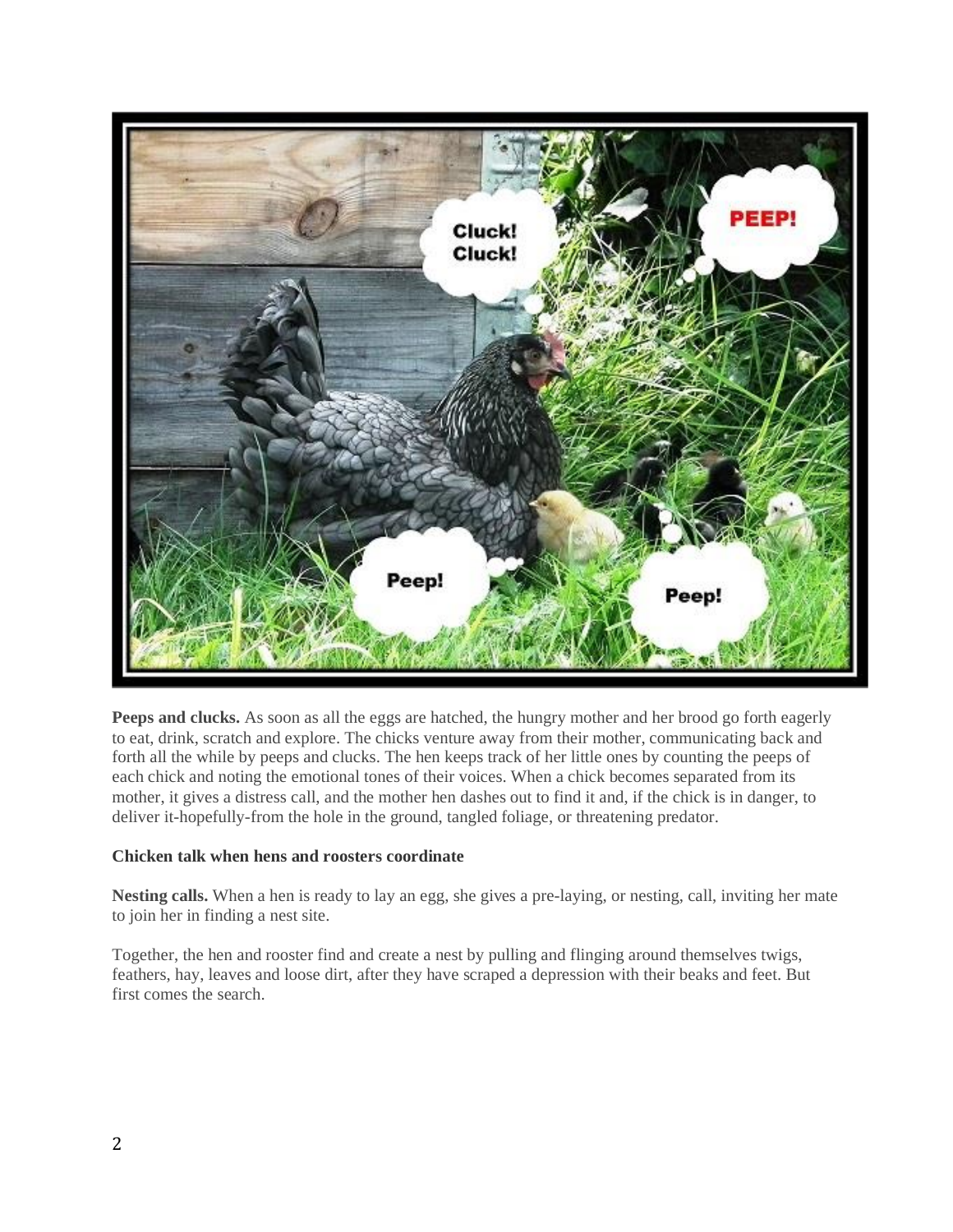

**Primeval grumbling growls and gentle squawks.** When the rooster finds a place he likes (under a log, perhaps), he settles into it and rocks from side to side, while turning in a slow circle and uttering primeval grumbling growls which may or may not convince the hen that this is the place. She may accept it, or they may look for another site. Throughout the search, the hen squawks gently with her beak open, followed by a series of short squawks of diminishing intensity, to keep the rooster coming back to her while she is away from the protection of the flock.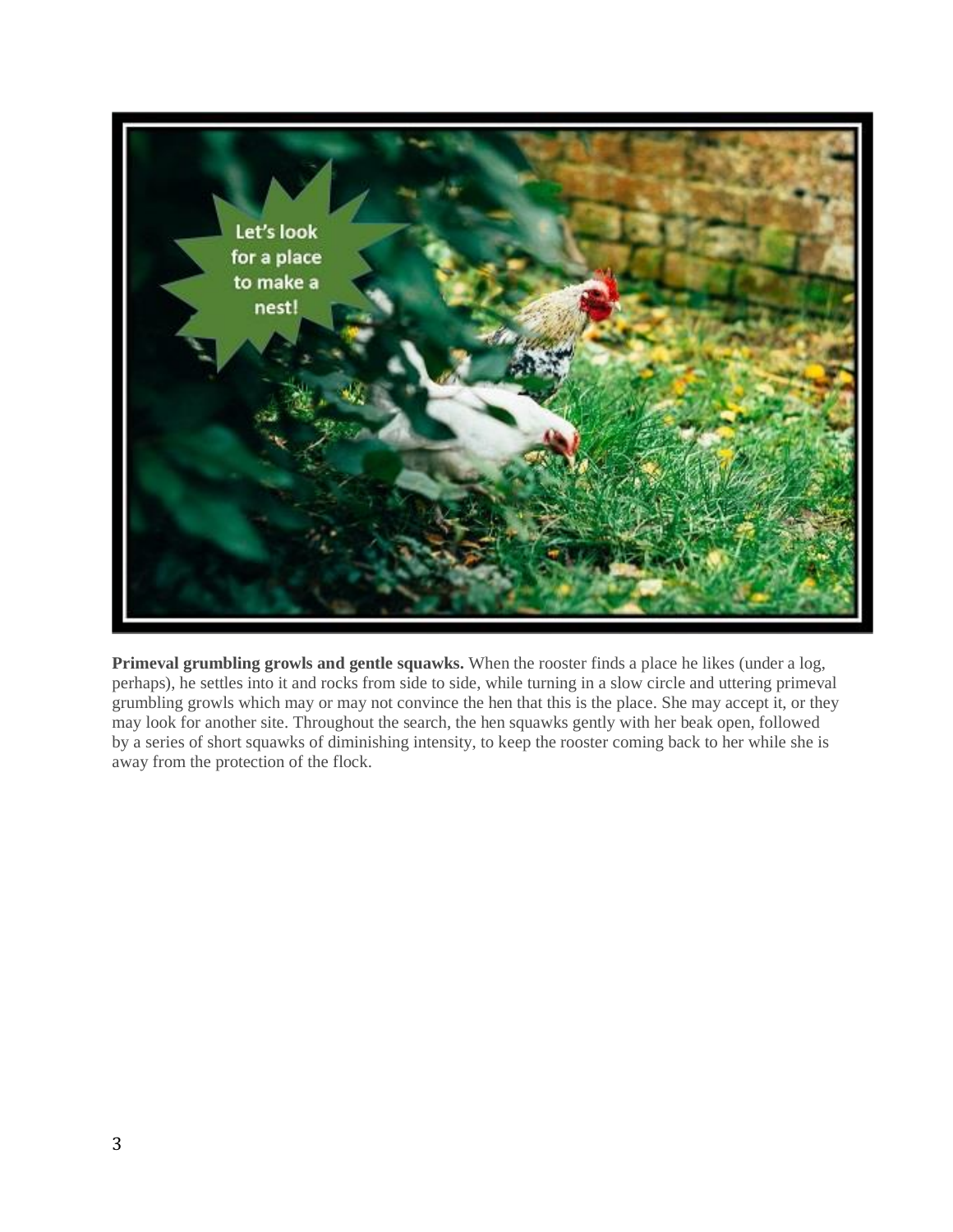

**Egg cackles.** Upon laying her egg, the hen gives out an egg cackle to announce her happy accomplishment. This brings the rooster quickly to her side, and together they rejoin the flock. To human ears, the egg cackle resembles the chicken's cry of alarm, but to the birds there is a clear difference. A hen with chicks will continue feeding during the egg call, but will dart for cover when the alarm call goes out.

**The "come over here" squawk.** Often I have heard one of our hens call out to her rooster partner: "I'm all alone. Get over here!" Our normally quiet hen, Petal, raises a ruckus if her adored Jules is out of her sight for long, even if she has not just laid an egg. Her otherwise demure little voice becomes *SQUAWK, SQUAWK, SQUAWK.* Jules lifts his head up, straightens up, mutters to himself in what can only be described as Chicken Talk, and does an about-face. Off he goes to comfort Petal. Silence.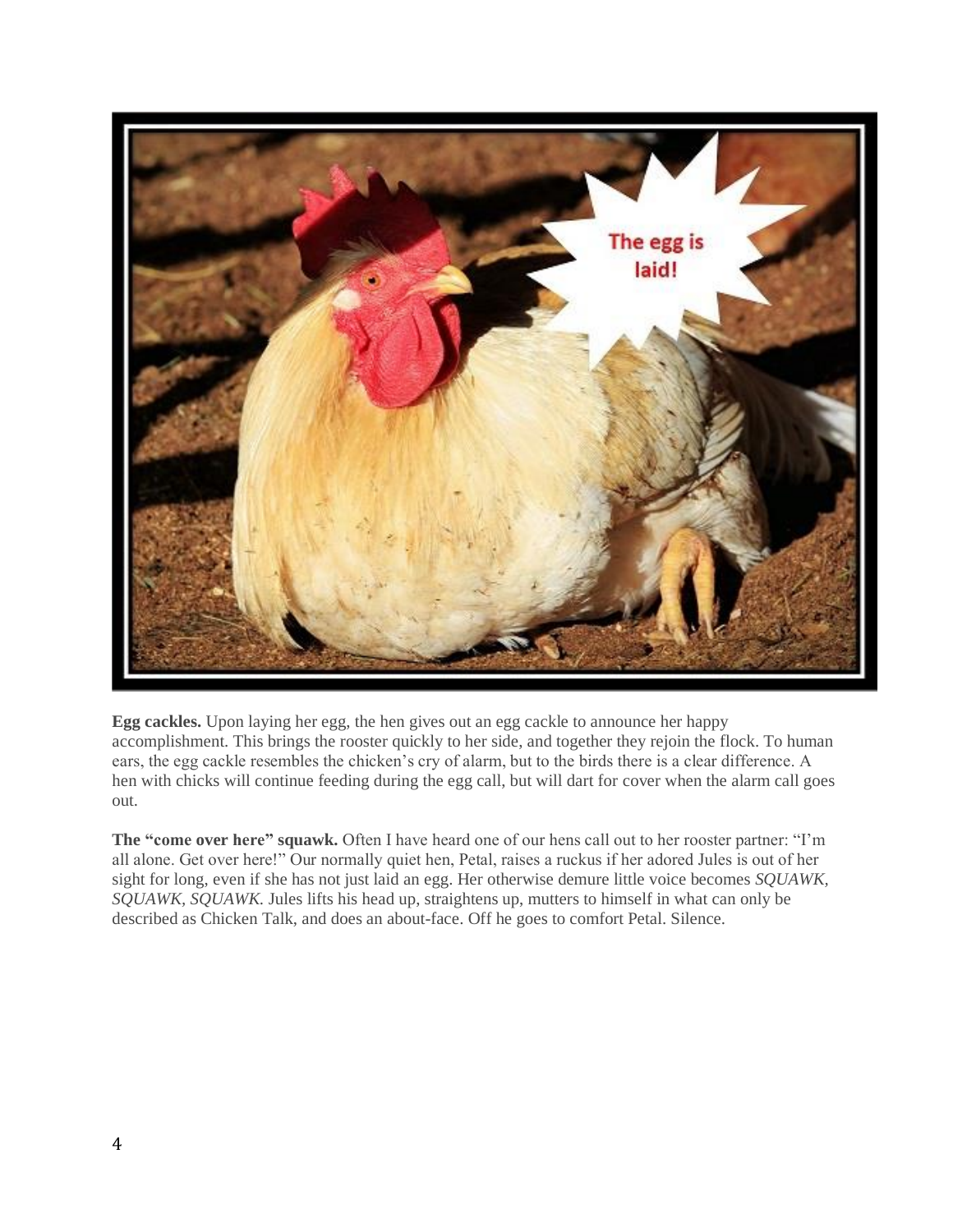

### **Chicken talk: Rooster communications**

**Cock-a-doodle-doo.** Why do roosters crow? Remember that chickens are originally from the jungle. Their wild relatives have lived in tropical forests for tens of thousands of years. Perched in the trees, and sensitive to infrared light, roosters see morning light at least forty-five minutes before we do.

They also have very keen ears, a distinct advantage when living amid dense foliage. It can be difficult to see a predator and keep track of one's flock when the sub-flocks are constantly moving from place to place while feeding. Through their crowing, every rooster can recognize the crow of at least thirty other roosters, probably more. As the protectors of the flock, roosters are always on the lookout.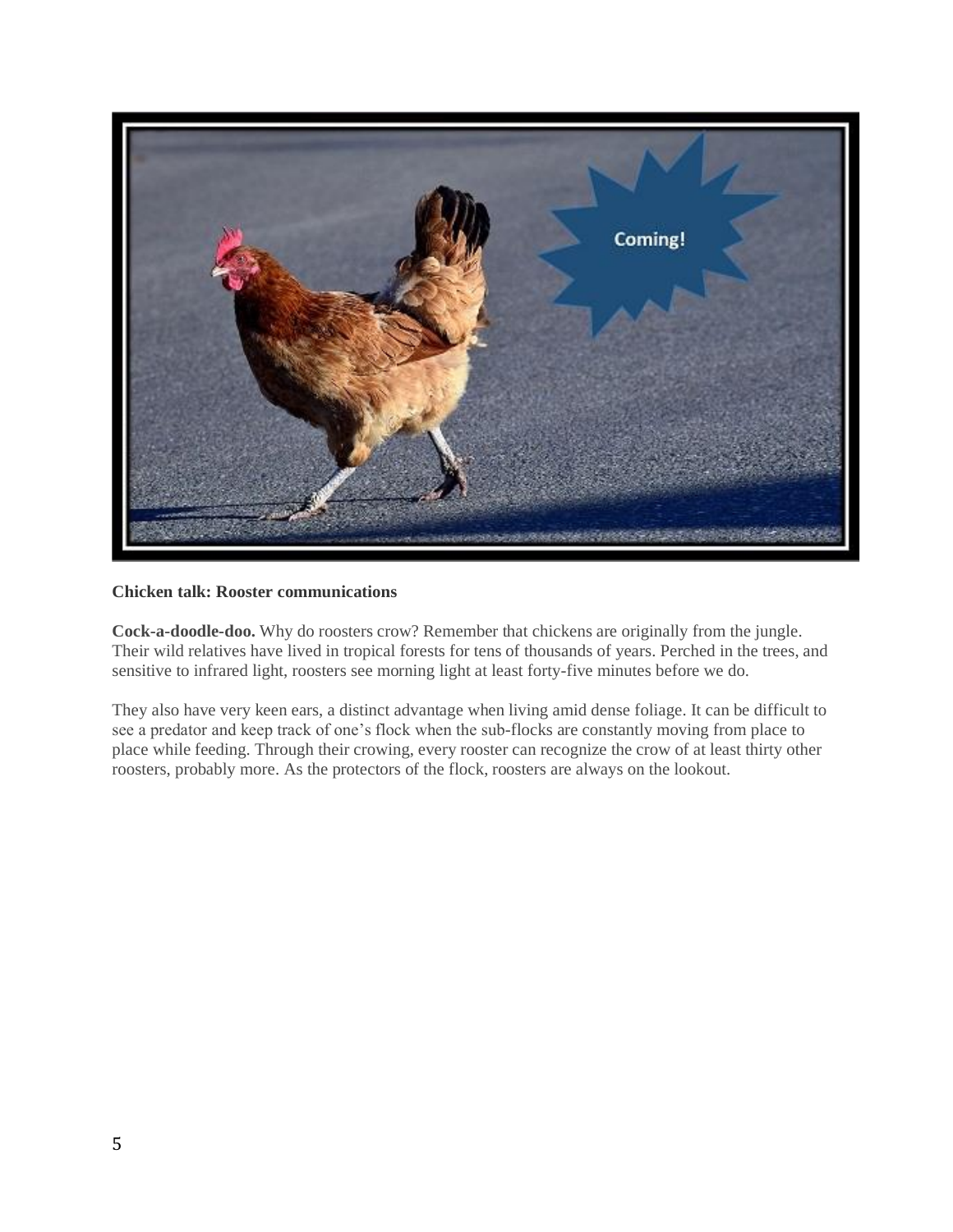

*A rooster's crowing has been a muse behind many artistic works.*

**A shrill cry.** If a rooster spots danger, he sends up a shrill cry. The other roosters echo the cry. Thereupon, the whole flock will often start up a loud, incessant, drumbeating chorus with all members facing the direction of the first alarm, or scattering for cover in the opposite direction.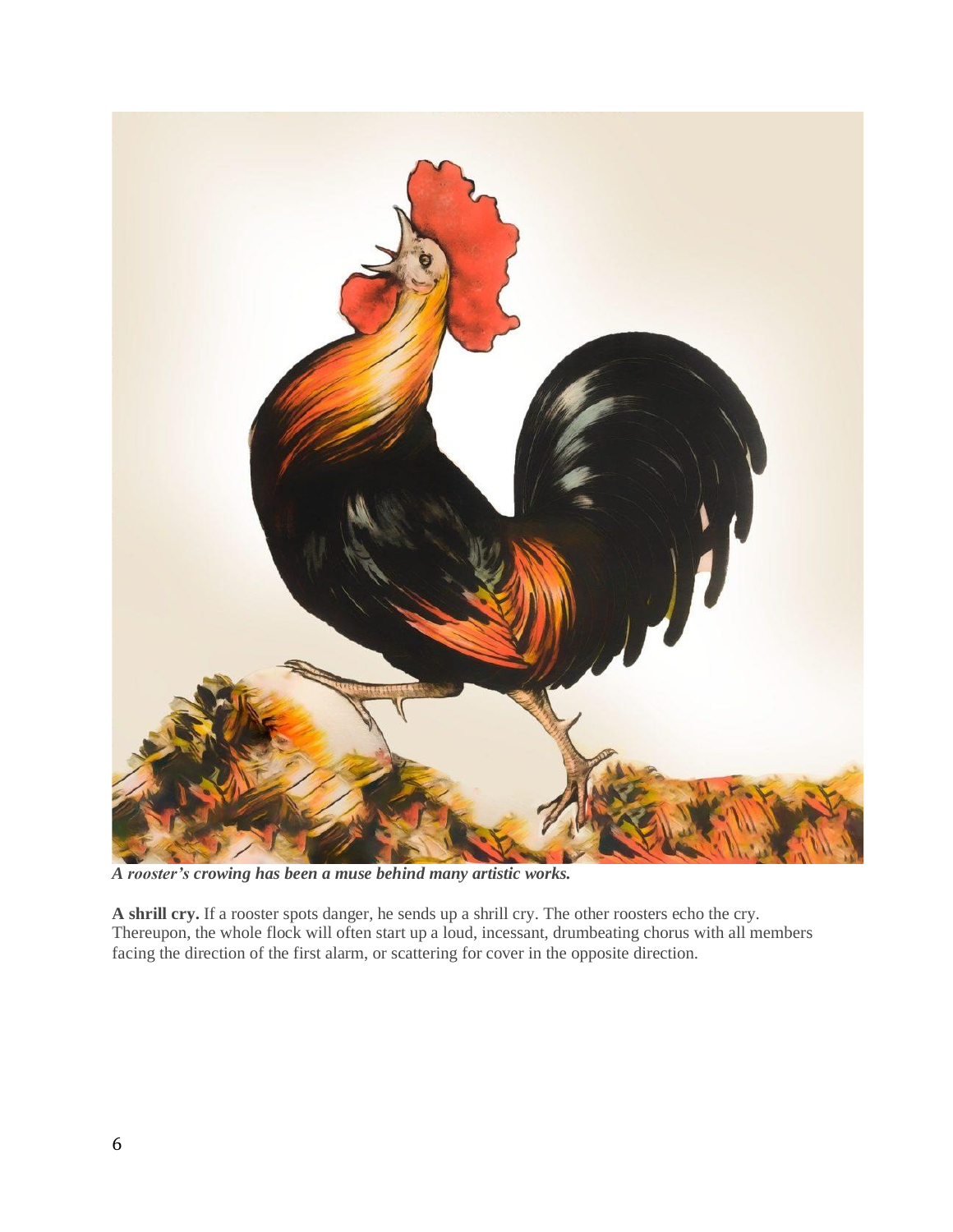

**All clear? All clear!** When it looks safe again, an "all clear?" query goes out from the rooster, first one, followed by the others, in their various new places. Eventually, the "all clear' crow is sent up by the bird who first raised the alarm, and a series of locator crows confirms where every other rooster and his subflock are at this point.

**The "here's food" song!** The finding of food elicits another kind of vocal communication within the flock. Roosters love to find food and call their hens to the feast while they play deferential host at the banquet. The speed and intensity of the "here's food" song varies according to the type of delicacy and the amount.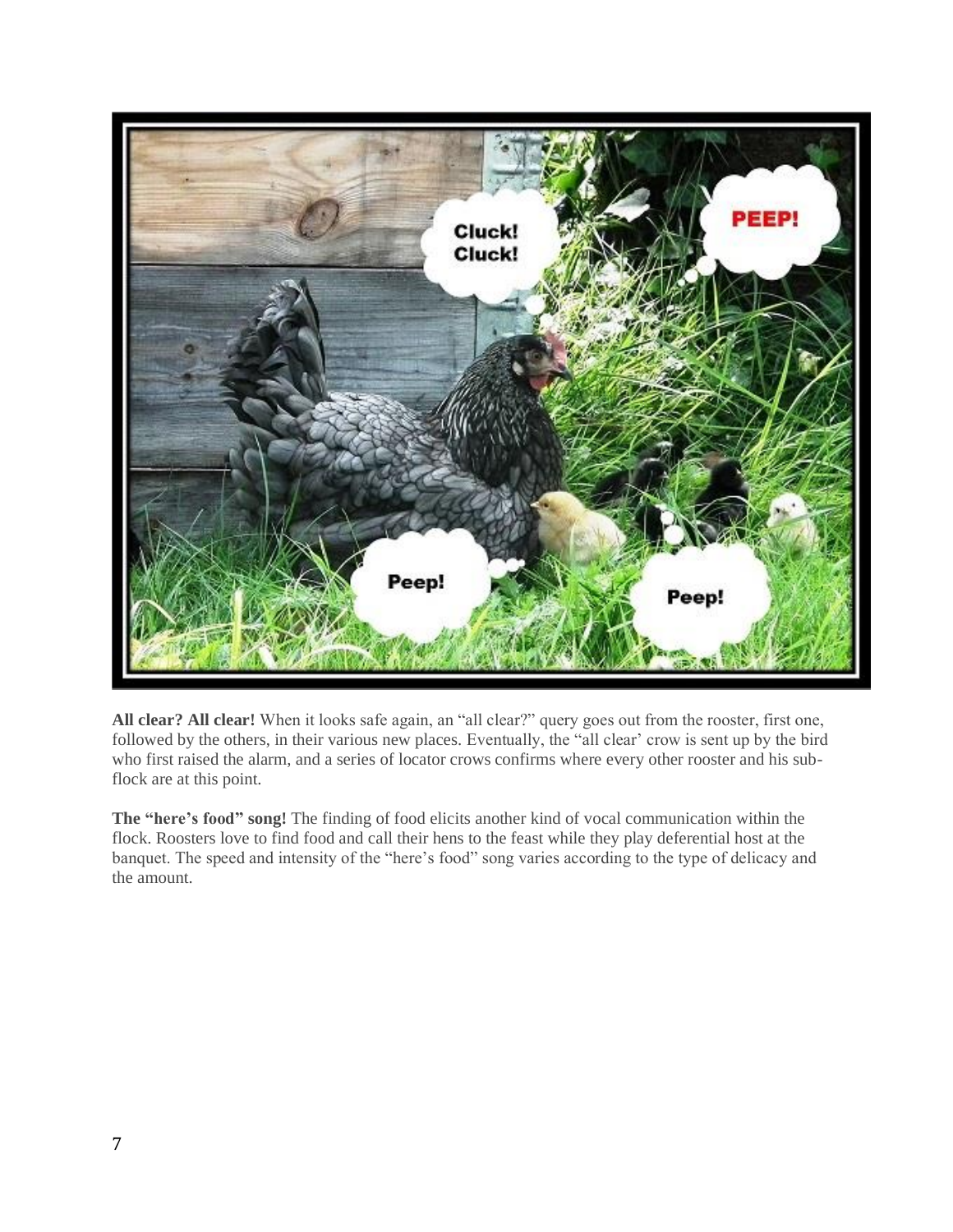

According to a biologist, "Two or three kernels of corn elicit about half the intensity and speed between song peaks that several bugs will be granted. When the hens hear this song they and the chicks come running to check out what the rooster has found to eat." Soon the good news is excitedly clucked to everybody to come join the party. Hens call their chicks to food in a similar clucking voice.

## **Viva!**

**Soft trills and peeps.** My first chicken was a crippled hen named Viva. She touched me deeply with her soft trills and peeps that seemed to come from somewhere in the center of her body, as her tail pulsed at precisely the same time.

**The piping voice of woe.** In addition to their other vocal language, chickens have a piping voice of woe and dreariness whenever they are bored or at a loose end.

Occasionally, one of our hens has to be kept indoors for a while, perhaps because she is recovering from an illness or because she is a newly rescued hen who has not yet joined the flock outside. Wearily, she will wander about the rooms, fretting, or tag disconsolately and beseechingly behind me, yawning and moaning like a soul in the last stages of ennui.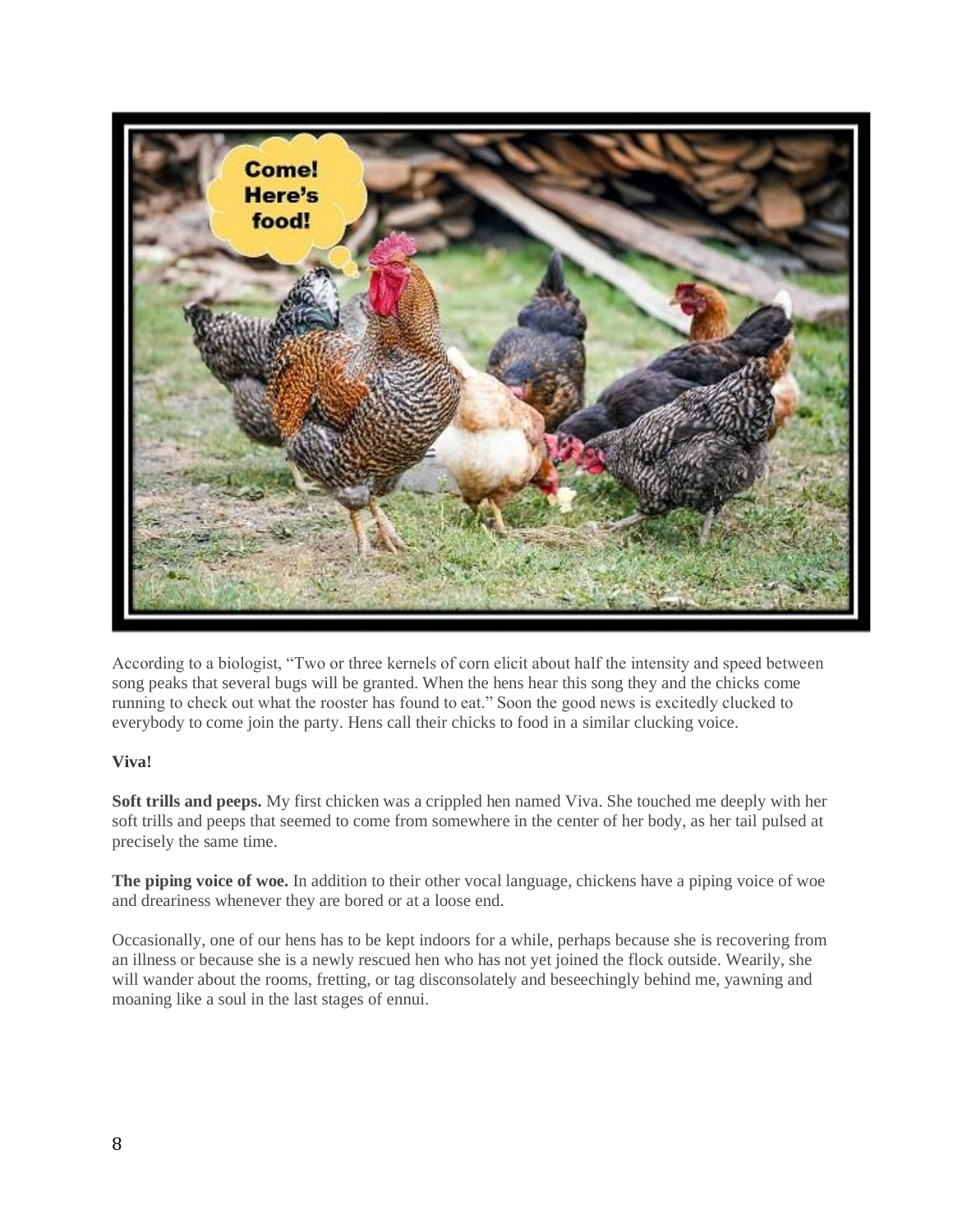

*Viva. Photo by Karen Davis, June 1985*

**A huddle of peace and well-being.** As boisterous as chickens often are in the resurgent dramas of their daily life, there is a stillness in them which includes singing, often at the end of a busy day as they settle down on their perches for the night.